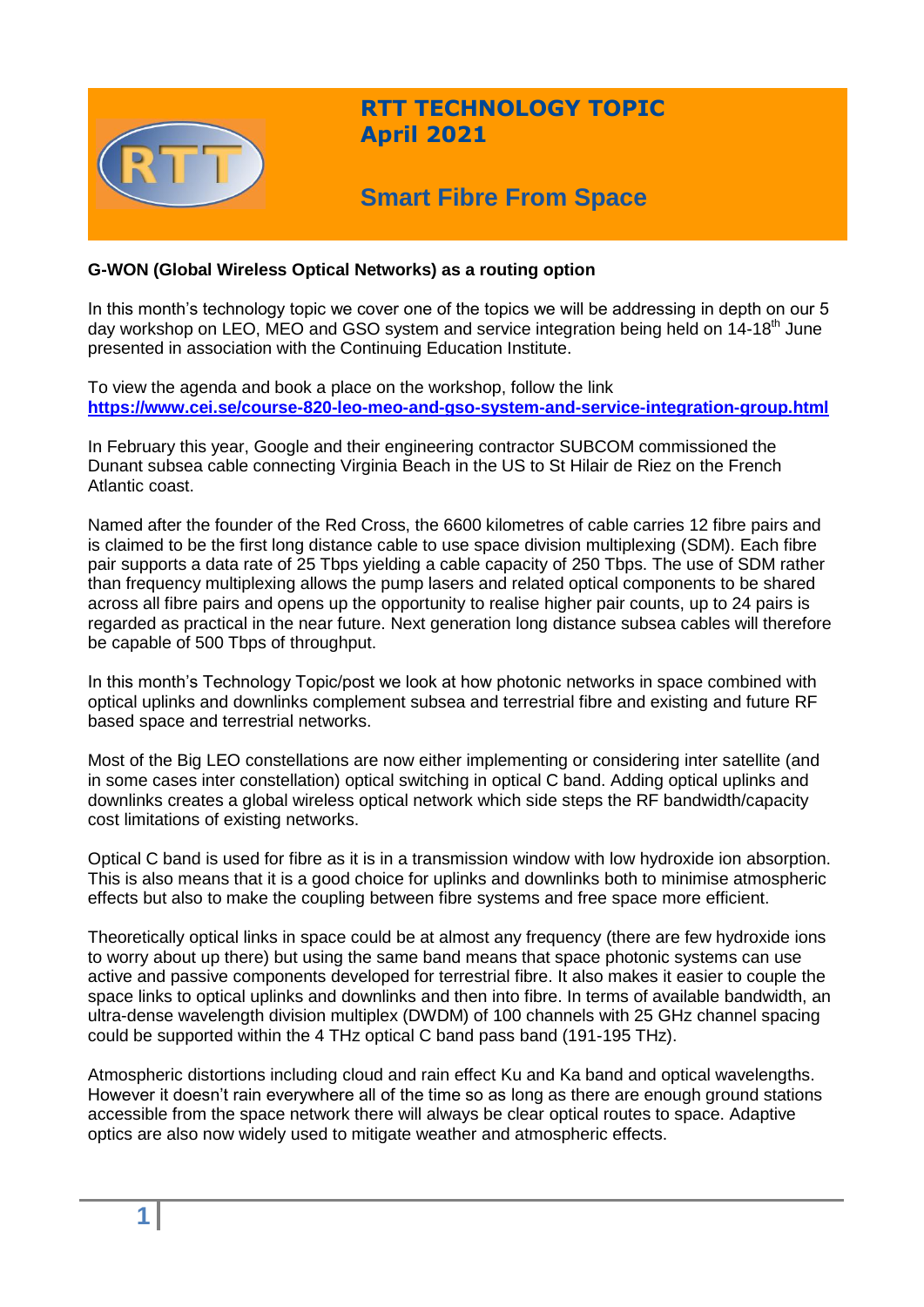Inter space links do not suffer from chromatic dispersion so the distance limitations of terrestrial fibre DWDM do not apply. Power efficient high bandwidth optical links are already commonly used in space so this is something available now rather than in the laboratory.

This means that the rate of adoption is determined not by physical constraints or device availability but by the relative economics of terrestrial and space delivery including the relative system cost of DWDM in space and SDM in terrestrial long distance subsea and terrestrial fibre and the noise and interference floors of radio links.

Subsea cables are designed to have an operational life span of 25 years though may be decommissioned earlier or later depending on opex costs and replacement costs, route capacity requirements and fibre quality improvements. A fibre link in 1970 had a loss of 20 dB per kilometre. Today this has reduced to 0.2 dB per kilometre or less and further improvements are possible.

We have been laying cables under the sea for 160 years. The latest cable laying ships can cover 150 kilometres a day but a long distance undersea link takes years to plan and even when it is commissioned can be deliberately cut or damaged by ship anchors, trawling or undersea earthquakes.

Since the 1920's, **[long distance wireless](http://www.rttonline.com/documents/marconi_fisk_heritage_article.pdf)** has provided an alternative with Mr Marconi as the early pioneer. **100 years [on, Mr Musk has a similar ambition to move the internet into space](https://cleantechnica.com/2018/11/21/sea-cables-or-low-orbit-satellites-the-race-for-internet-supremacy-has-begun/)**.

The Telegeography team at the **[Sub Optic Association](https://suboptic.org/)** make a persuasive case as to why this will not happen. Their starting point is a beautiful map of the world's long distance cable networks, documenting approximately 400 cables spanning 1.2 million kilometres. **[Submarine Cable Map](https://www.submarinecablemap.com/)**

Subsea cables carry 97% of global internet traffic connecting hundreds of data centres via hundreds of landing stations. It is a triumph of engineering energised by investment from Google, Facebook and Microsoft and fellow travellers to deliver low cost reliable intercontinental fibre connectivity.

Daily demand on the network is of the order of 2 Petabits per second (2000 terabits per second) and this demand is doubling every two years. The ability of the subsea industry to scale hundreds of long distance cables each delivering 500 Tbps suggests there will be plenty of bandwidth capacity available for the foreseeable future to meet this future demand.

Moving internet traffic into space therefore has to be justified on the basis of economics. It has to be cheaper, faster and more secure and ideally more environmentally friendly.

This seems a tall order. Two years ago, The Sub Optic Association asked MIT to calculate the total bandwidth available from three of the LEO mega constellations, OneWeb, Telesat and Starlink, based on their FCC submissions at the time which assumed 720 satellites for One Web, 117 satellites for Telesat and 4425 satellites for Starlink.

The maximum bandwidth per system came out as 1.56 Tbps for OneWeb, 2.66 Tbps for Telesat and 23.7 Tbps for Space X which in the context of a single subsea cable carrying 250 Tbps looks unimpressive.

However two years is a long time in the world of space telecommunications so it is worth revisiting these numbers. The estimates for how many LEOS will be sent into space between now and 2030 vary from ten thousand to over 100,000, the number of satellite submissions filed with the FCC. Starlink are presently planning a constellation of 4,400 satellites with a Ku downlink to user terminals between 10.7 GHz and 12.7 GHz and an uplink between 14 GHz and 14.5 GHz. The down links to ground stations are at 17.8 GHz-19.3 GHz with the uplinks at 27.5 to 30 GHz. At time of writing they have over 1000 satellites in space.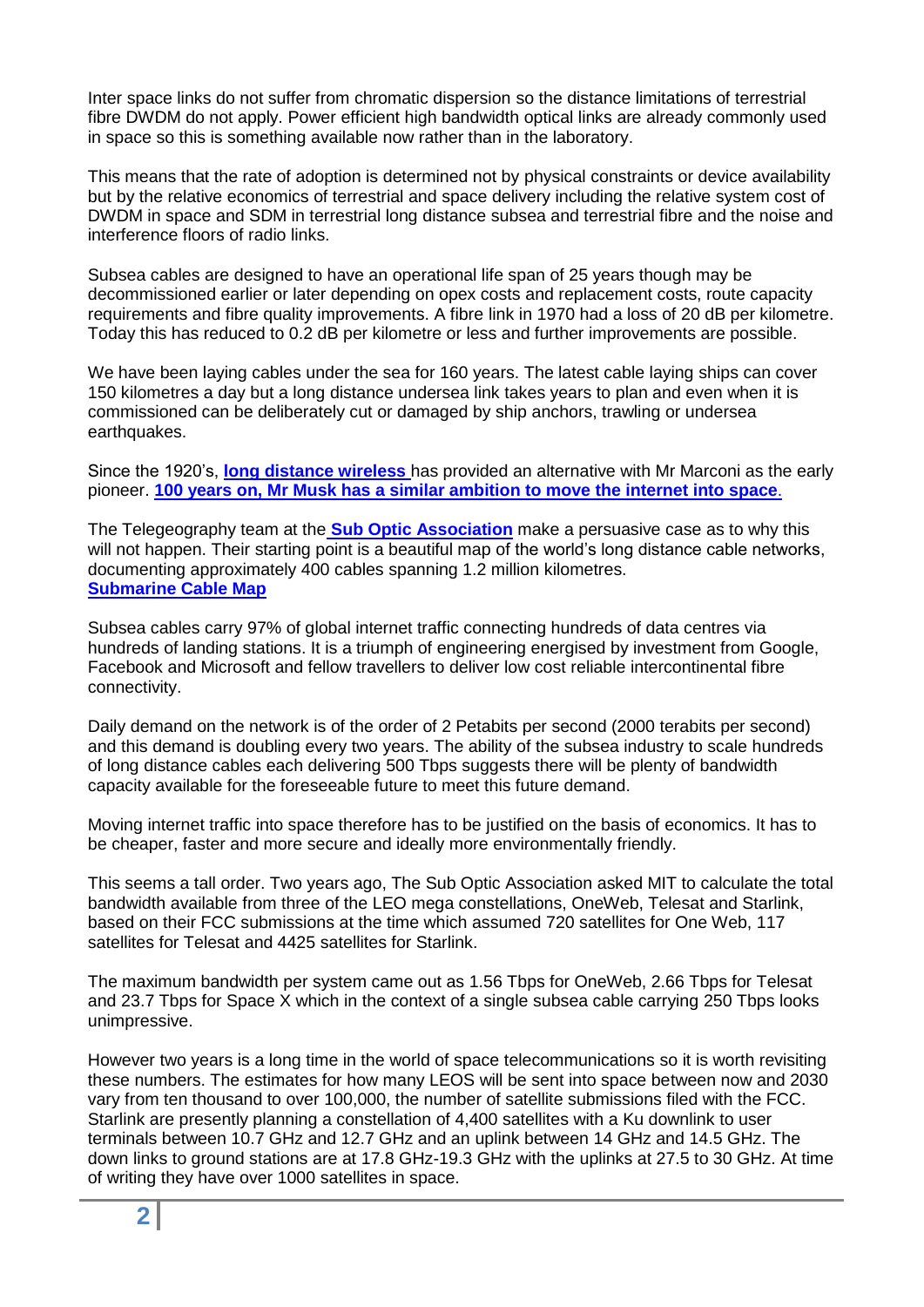Telesat Light Speed will use the same RF bands. Historically these were the frequencies that were going to be used by Teledesic. One Web has a downlink at 10.7 GHz and an uplink at 12.75 to 14.5 GHz with Ka band links to ground stations. The FCC filing is for 48,000 satellites. Historically this was spectrum that was going to be used by Skybridge, like Teledesic, another first generation high count LEO constellation that never made it.

The Telesat Light Speed constellation is now stated as 298 satellites at an altitude of 1000 to 1325 kilometres. The space network has 10 Gbps optical intersatellite links with the capability to link to 17 Telesat GSO satellites.

Inter constellation switching has been used for many years in NASA's Tracking and Data relay Satellite System. The Hubble Telescope and the International Space Station talk to earth from their low earth orbits via NASA's GSO satellites. The data rate to ground in S band is 600 M/bit/s and 800 M/bit/s in Ku and Ka band but NASA now also has a large number of optical ground stations so an all optical link is available as an option.

The European Data Relay System commissioned in 2016 has a similar architecture but uses optical links in space. Free space optical technologies have taken a while to arrive but are now at a point where they deliver cost and performance benefits over RF links. The ability to 'complete the circuit' with optical uplinks and downlinks substantially changes the bandwidth cost equation.

Pointing loss in space can be an issue but spreading loss is minimal. Multi gigabit LEO to GSO optical links can now be supported over link lengths of 45,000 kilometres using coherent modulation (BPSK and QPSK). A 10 gbps link over 6000 kilometres can be provided by a laser terminal with a mass of 15 kg and a power consumption of 80 watts. Tiny optical transceivers weighing less than 400 hundred grams are being used in Cube Sats.

Taking the 10 Gbps interconnect rate of Telesat as a start point (10 Gbps on a single wavelength system) the next step logically are dual band systems at 1064 nm and 1550 nm with 1550 nm used for shorter range applications (6000 kilometres or less). Ultra dense WDM in C band would bring these numbers intriguingly close to terrestrial fibre particularly when the routing flexibility of tens of thousands of LEOs interconnecting with hundreds of MEOS and GSO's is added into the economic calculation.

Subsea cables have a sunk cost and OPEX costs that are determined by damage and deterioration and power consumption. Landing costs are also significant. An optical network in space has launch costs which have to be amortized over anything between 5 and 25 years. The first generation of Iridium satellites had a life expectation of seven years but were still operational twenty five years later. It is of course always possible to write off sunk cost through a Chapter 11 filing. Global Crossing and Iridium both followed this route.

As with subsea cables, through life damage can happen. Over a 25 year period, one Iridium satellite was lost after a collision with a rogue Russian satellite but the other 66 satellites were fine. Collision risk and related insurance cost could be expected to increase as constellation count increases. Destroying satellites using high powered lasers is also possible. Solar panels suffer from particle abrasion and space hardware can be damaged by radiation.

On the cost credit side, power comes for free in space and there are no landlord costs. On the income credit side, a subsea cable earns its money by moving photons around. A LEO satellite has multiple ways in which it earns money. It is a camera, a clock, a positioning and location device, a multi-function sensor and synthetic aperture radar. New space communication is a means to many ends.

It is also a defence asset. The Telesat constellation will be configured as a mesh network of satellites that can provide ultra-secure (quantum encrypted) ultra-resilient communication to troops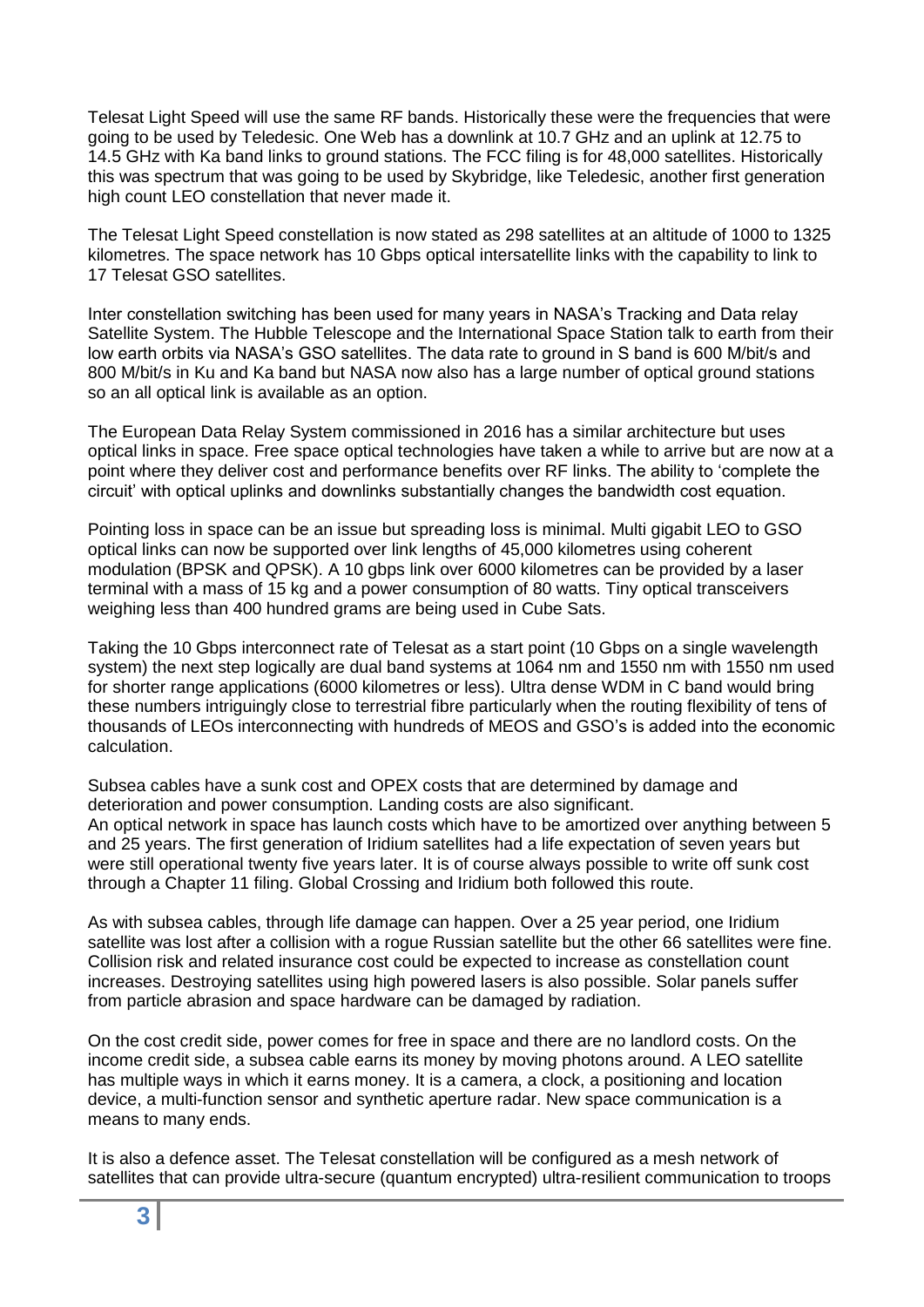fighting on the ground integrated with terrestrial military LTE and 5G networks, military aircraft and unmanned aerial vehicles including high altitude platforms (HAPS) under the clouds and high altitude pseudo satellites (higher HAPS) above the clouds between 60,000 and 90,000 feet (18 to 27 kilometres). Voice communication can be blended with imaging data from space; ground based sensing and feeds from aerial and space assets. The construction contract was placed with Thales earlier this year.

For link lengths of 10,000 kilometres or more it is faster to go via LEO (photons in free space move at 300 million metres per second, photons in fibre move at 270 million metres per second). These attributes are of high value to defence customers but also have value for high frequency trading and global financial transactions.

The bandwidth gap and performance and cost gap between space and earth is therefore getting narrower over time. Space delivers additional profit and performance opportunities and costs in space are going down. At ground level optical transceivers could be installed in city centres on the top of high buildings or on the top of data centres to reduce landing station estate costs and to minimise latency.

Rockets are getting cheaper whereas the cost of laying a cable under the sea or under the ground remains largely constant. The next generation of Falcon heavy rockets are capable of carrying 100 tons of hardware into Low Earth Orbit. Lorries in the UK are limited to 44 tons so that is more than two lorry loads of base stations every launch.

It is also a truism that you do not have to make money to make money. The promotional buzz around Starlink has helped to increase Space X's share price and a successful IPO for Starlink as a separate business would provide access to significant amounts of low cost cash.

Starlink has a first mover advantage in terms of satellites launched. More satellites mean higher elevation which means a better RF and optical link budget. Blocking from buildings, hills and vegetation reduces as elevation increases. More satellites translate into trunking gain (capacity gain) and increased network value **[\(The Metcalfe effect\).](https://www.techopedia.com/definition/29066/metcalfes-law)**

Other clearly differentiated constellation offers could also potentially raise substantial sums through an IPO. A Telesat Light Speed IPO for example could be financially persuasive.

As we have said in other posts, US carriers have spent \$80 billion dollars on 100 MHz of RF C band spectrum. \$8 billion dollars will buy you a high count LEO constellation with global reach, multiple income opportunities and lower opex costs. To date governments have not started to auction optical spectrum so that comes for free so the choice is 4 THz of free optical C band or a few tens of MHz of RF C band priced at billions of dollars or a few GHZ of congested and potentially expensive Ku and Ka band.

This does not mean that free space optical networks will replace subsea and terrestrial fibre or RF wireless networks.

Fibre networks work amazingly well and new sources of investment means the industry can invest in capacity and technologies which reduce cost per bit and match evolving customer expectations. RF will be still be used for space inter connect and uplinks and downlinks but the role of free space optical links must surely become greater over time.

The most likely outcome is a hybrid approach in which space and terrestrial assets are combined with a **G**lobal **W**ireless **O**ptical **N**etwork (G-WON), complementing rather than competing with subsea and terrestrial fibre, complementing rather than competing with existing RF networks, a World Wide WON supporting the World-Wide Wireless Web.

## **Ends**